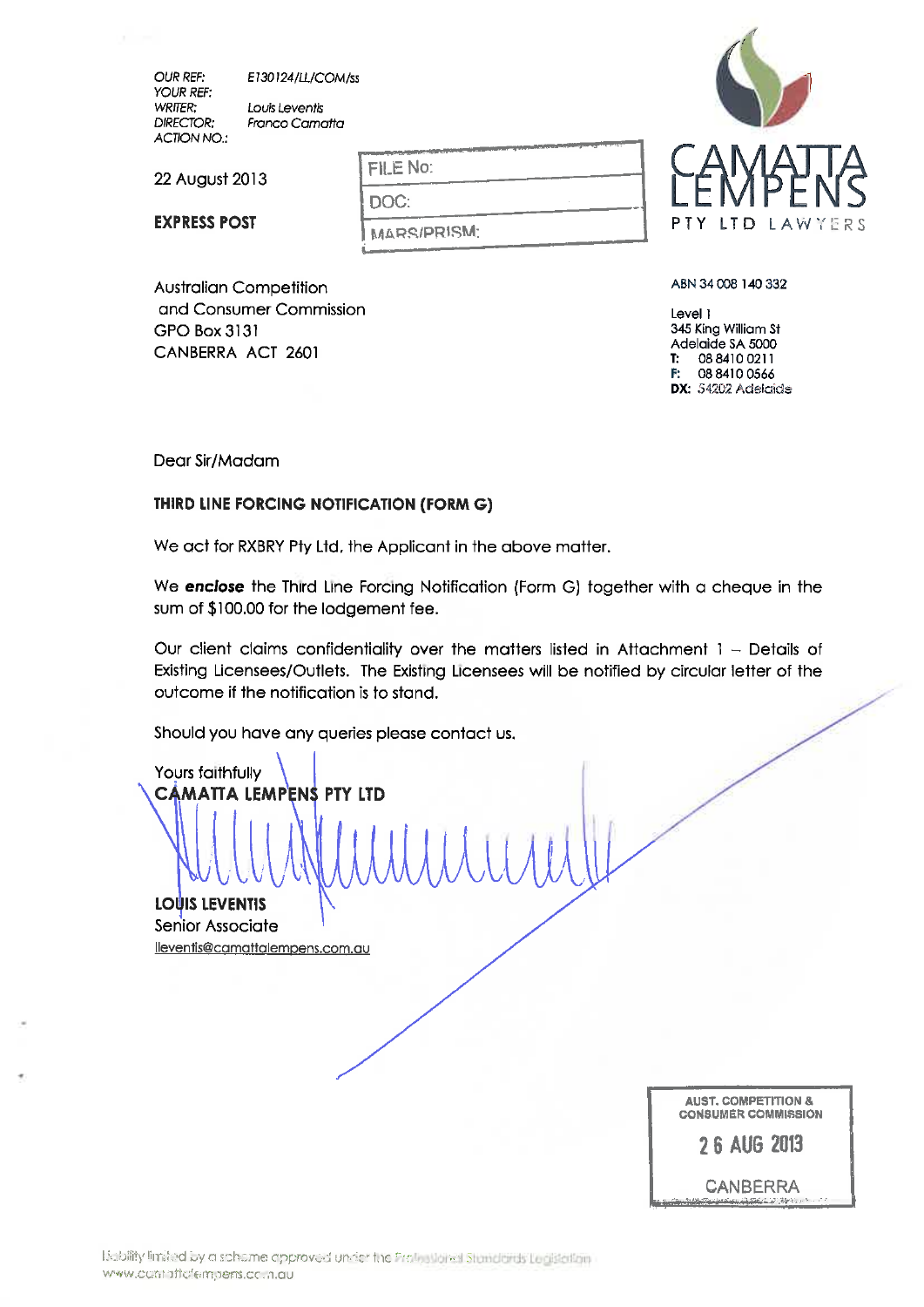# Form G

#### Commonwealth of Australia Competition and Consumer Act 2010 - subsection 93 (1)

#### NOTIFICATION OF EXCLUSIVE DEALING

To the Australian Competition and Consumer Commission:

Notice is hereby given, in accordance with subsection 93 (1) of the Competition and Consumer Act 2010, of particulars of conduct or of proposed conduct of a kind referred to subsections 44ZZW, 47 (2), (3),(4), (5), (6), (7), (8)or (9) of that Act in which the person giving notice engages or proposes to engage.

#### PLEASE FOLLOW DIRECTIONS ON BACK OF THIS FORM

#### 1. Applicant

(a) Name of person giving notice: (Refer to direction 2)

#### RXBRY PTY LTD ACN 123 868 280 ("RXBRY") N96929

(b) Short description of business carried on by that person: (Refer to direction 3)

> RXBRY is in the business of operating cafes and restaurants and granting Caffe Suprimo licensees the right to operate a Caffe Suprimo style cafe/restaurant business ("the licence business") on the terms set out in the Licence Agreement between the parties in the Australian market. The licence business involves the sale of products which include meats, poultry, seafood, smallgoods, pasta, pizza, salads, vegetables and beverages (both alcoholic and non-alcoholic) ("products") for consumption at Gaffe Suprimo style cafes/ restaurants.

(c) Address in Australia for service of documents on that person:

c/- RXBRY Pty Ltd, Attention: Mark Vettese, 664 North East Road, Holden Hill SA 5088

#### 2. Notified arrangement

(a) Description of the goods or services in relation to the supply or acquisition of which this notice relates:

The notification relates to the acquisition of:-

- . products;
- . Sauces, spices, seasonings, bread, oils, vegetables and dressings used in making the products ("Ingredients")
- (b) Description of the conduct or proposed conduct:

See Annexure "A"(parts 1 & 2)

#### 3. Persons, or classes of persons, affected or likely to be affected by the notified conduct

(a) Class or classes of persons to which the conduct relates: (Refer to direction 5)

Persons who are licensees or will become licensees of RXBRY and who are granted the right to operate a Caffe Suprimo licence business on the terms set out in the Licence Agreement between the parties.

- b) Number of those persons:
	- (i) At present time:  $4 -$  see notation in Attachment of company stores
	- (ii) Estimated within the next year: 5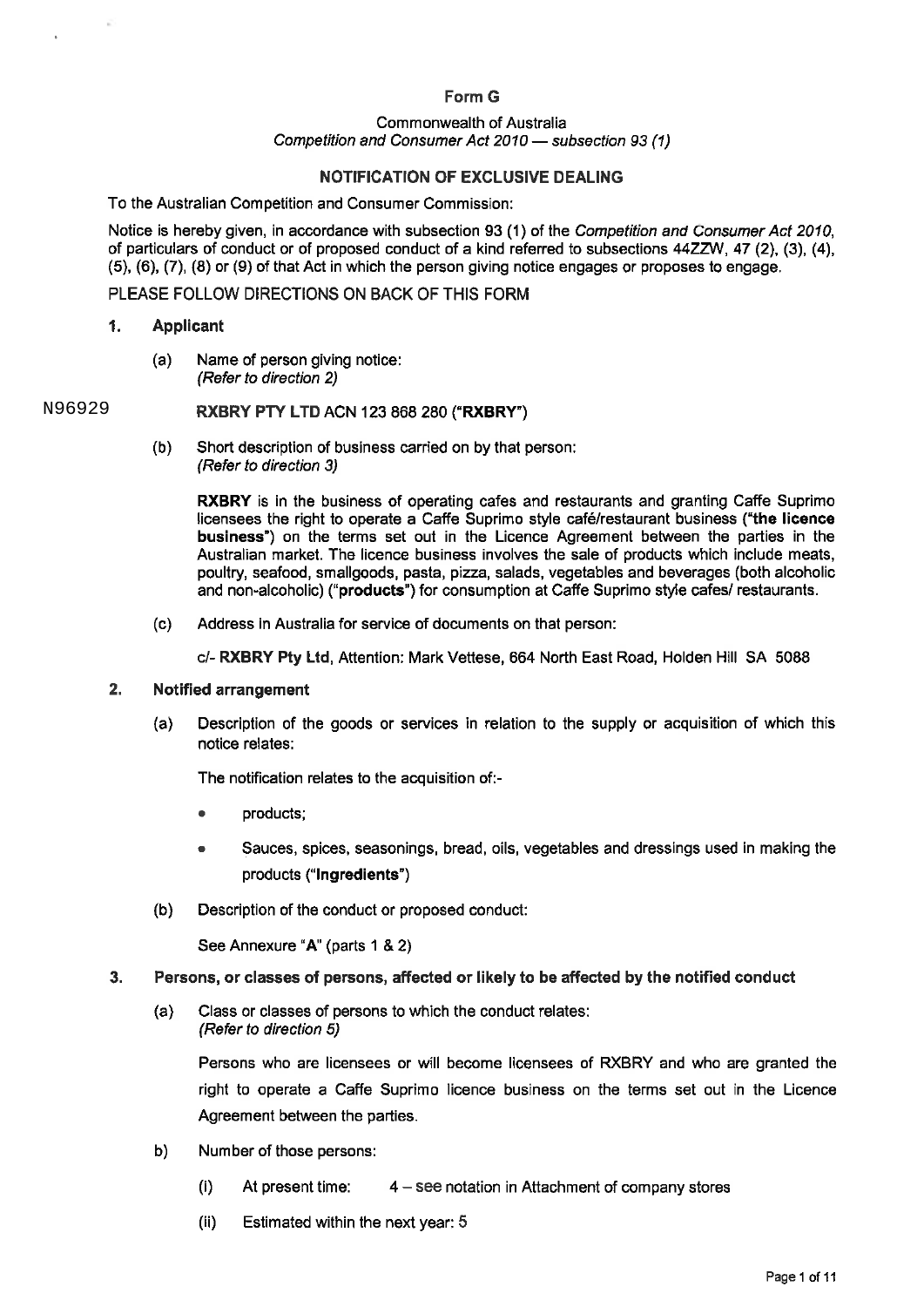(c) Where number of persons stated in item 3 (b) (i) is less than 50, their names and addresses:

See Attachment 1

## 4. Public benefit claims

(a) Arguments in support of notification: (Refer to direction 7)

See Annexure "A" (part 3)

(b) Facts and evidence relied upon in support of these claims:

See Annexure "A" (part 3)

## 5. Market definition

Provide a description of the market(s) in which the goods or services described at 2 (a) are supplied or acquired and other affected markets including: significant suppliers and acquirers; substitutes available for the relevant goods or services; any restriction on the supply or acquisition of the relevant goods or services (for example geographic or legal restrictions): (Refer to direction 8)

See Annexure "A" (part 4)

### 6. Public detriments

(a) Detriments to the public resulting or likely to result from the notification, in particular the likely effect of the notified conduct on the prices of the goods or services described at 2 (a) above and the prices of goods or services in other affected markets: (Refer to direction 9)

See Annexure "A" (part 5)

(b) Facts and evidence relevant to these detriments:

See Annexure "A" (part 5)

# 7. Further information

(a) Name, postal address and contact telephone details of the person authorised to provide additional information in relation to this notification:

Mr Louis Leventis Camatta Lempens Pty Ltd Level 1, 345 King William Street Adelaide SA 5000

Dated:  $23$  August 2013

Signed by/on behalf of the applicant

LOUI\$ LEVENTIS SENIOR ASSOCIATE

CAMATTA LEMPENS PTY LTD LAWYE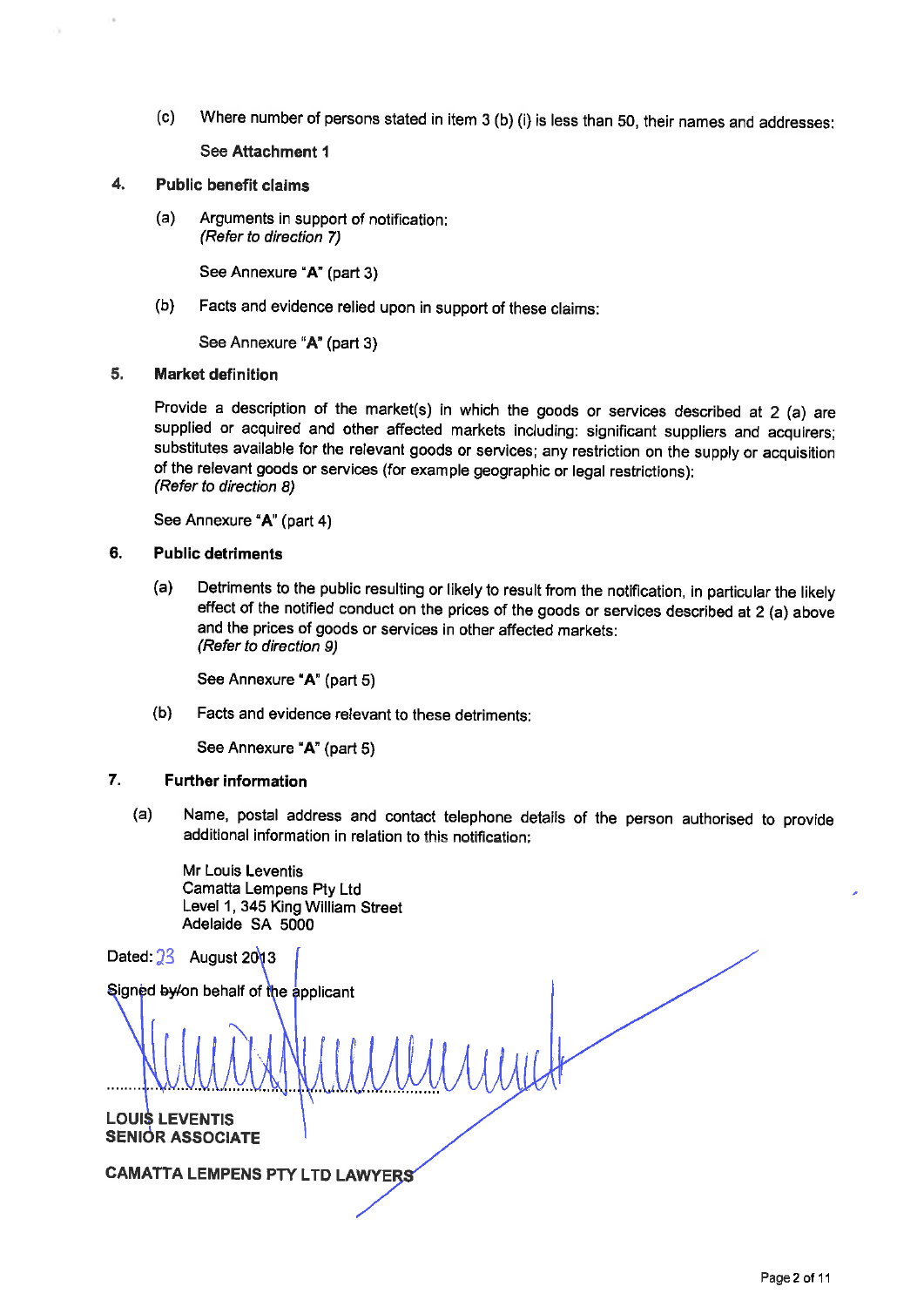# DIRECTIONS

ò.

1. In lodging this form, applicants must include all information, including supporting evidence that they wish the Commission to take into account in assessing their notification.

Where there is insufficient space on this form to furnish the required information, the information is to be shown on separate sheets, numbered consecutively and signed by or on behalf of the applicant.

- 2. If the notice is given by or on behalf of a corporation, the name of the corporation is to be inserted in item 1 (a), not the name of the person signing the notice, and the notice is to be signed by a person authorised by the corporation to do so.
- 3. Describe that part of the business of the person giving the notice in the course of the which the conduct is engaged in.
- 4. If particulars of a condition or of a reason of the type referred to in section 47 of the Competition and Consumer Act 2010 have been reduced in whole or in part to writing, a copy of the writing is to be provided with the notice.
- 5. Describe the business or consumers likely to be affected by the conduct.
- 6. State an estimate of the highest number of persons with whom the entity giving the notice is likely to deal in the course of engaging in the conduct at any time during the next year.
- 7. Provide details of those public benefits claimed to result or to be likely to result from the proposed conduct including quantification of those benefits where possible.
- 8. Provide details of the market(s) likely to be affected by the notified conduct, in particular having regard to goods or services that may be substitutes for the good or service that is the subject matter of the notification.
- 9. Provide details of the detriments to the public which may result from the proposed conduct including quantiflcation of those detriments where possible.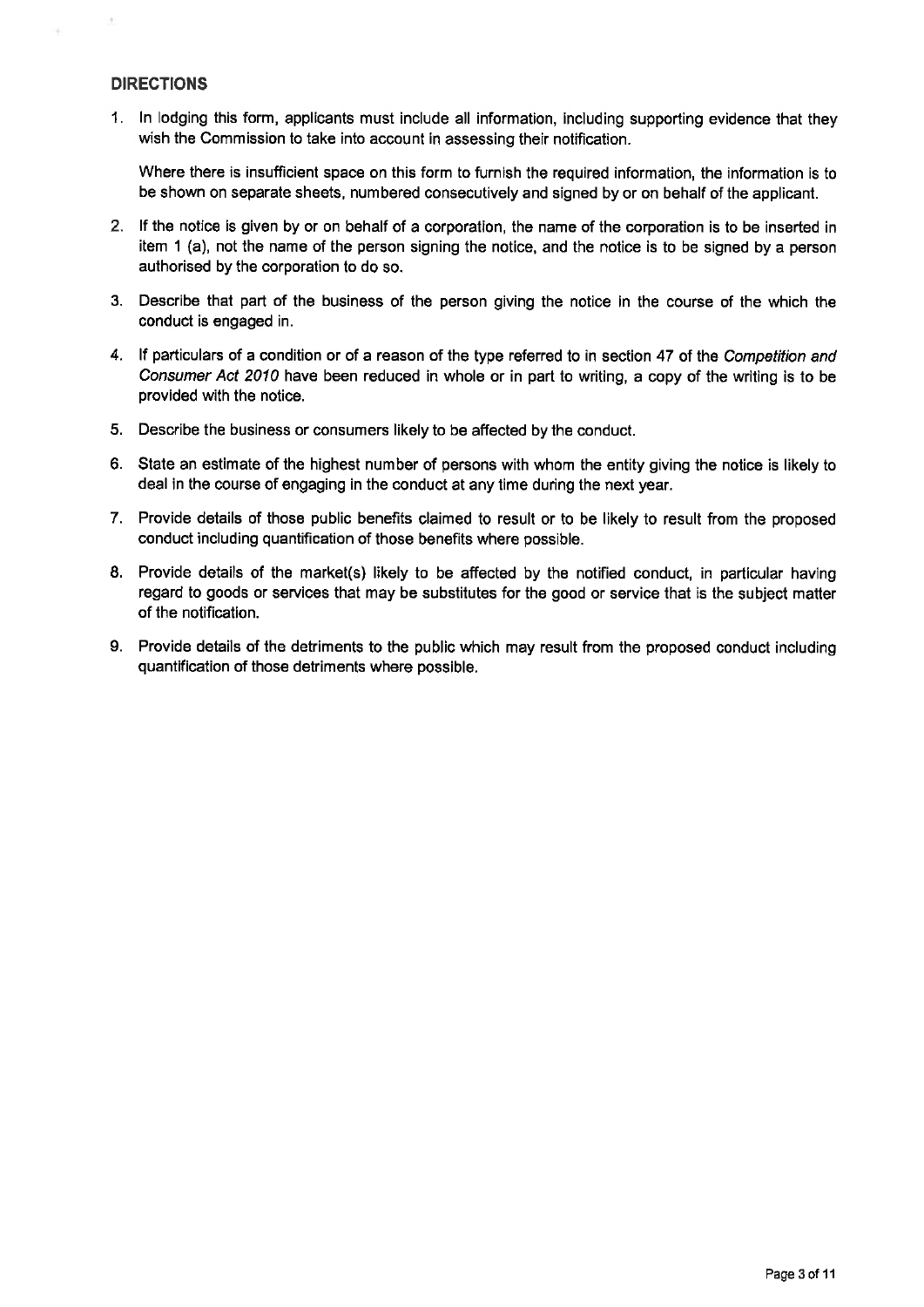#### **ANNEXURE "A"**

#### SUBMISSION TO THE AUSTRALIAN COMPETITION AND CONSUMER COMMISSION REGARDING THIRD LICE FORCING NOTIFICATION

# 1. Description of the Conduct or Proposed Conduct (refer to Section 2(b) of Form G)

- 1.1 The conduct to which this notification relates is the requirement for Caffe Suprimo Licensees to acquire:-
	- . products
	- . Ingredients

from third party suppliers who have been approved by RXBRY (approved suppliers)

- 1.2 RXBRY Licences are granted to Licensees on the following basis:-
	- 1.2.1 RXBRYshall:-
		- (a) endeavour at all times to arrange sufficient suppliers of the products so as to fulfil the needs of the Licensee;
		- (b) at the commencement of the licence supply the Licensee with a list of the products which are available for purchase from approved suppliers and from time to time to update the list.
	- 1.2.2 Approved Products
		- (a) The Licensor and the Licensee agree under the Licence Agreement the list of products which have been approved by the Licensor for the sale or use by the Licensee in the licence business. The Licensor is by written notice able to add or remove a product from the list. By definition products includes ingredients.
		- (b) Non-approved products which are subsequently approved by the Licensor become approved products unless and until withdrawn. The Licensor may require a Licensee to withdraw from supply in the licence business any Approved Products which in the Licensor's reasonable opinion:-
			- . does not conform or no longer conforms with the standards, quality controls and specification for products;
			- . does not conform or no longer conforms with the range of products to be supplied;
			- . is or may be a health or safety risk.
		- (c) Subject to the provisions of the Act the Licensee is to use the Licensee's best endeavours to maintain at all times the level of Approved Products specified by the Licensor from time to time as is necessary for the proper conduct of the licence business. The Licensor is obliged to source all products from such appropriate suppliers that meet standards for quality, reliability and products control.
		- (d) Should the Licensee wish to purchase any non-approved products then it must submit all necessary details and samples to the Licensor and should the Licensee wish to purchase any Approved Products from any non-approved supplier then the Licensee must obtain the approval of the Licensor. The Licensor cannot unreasonably withhold consent. On consent being given the supplier becomes an approved supplier.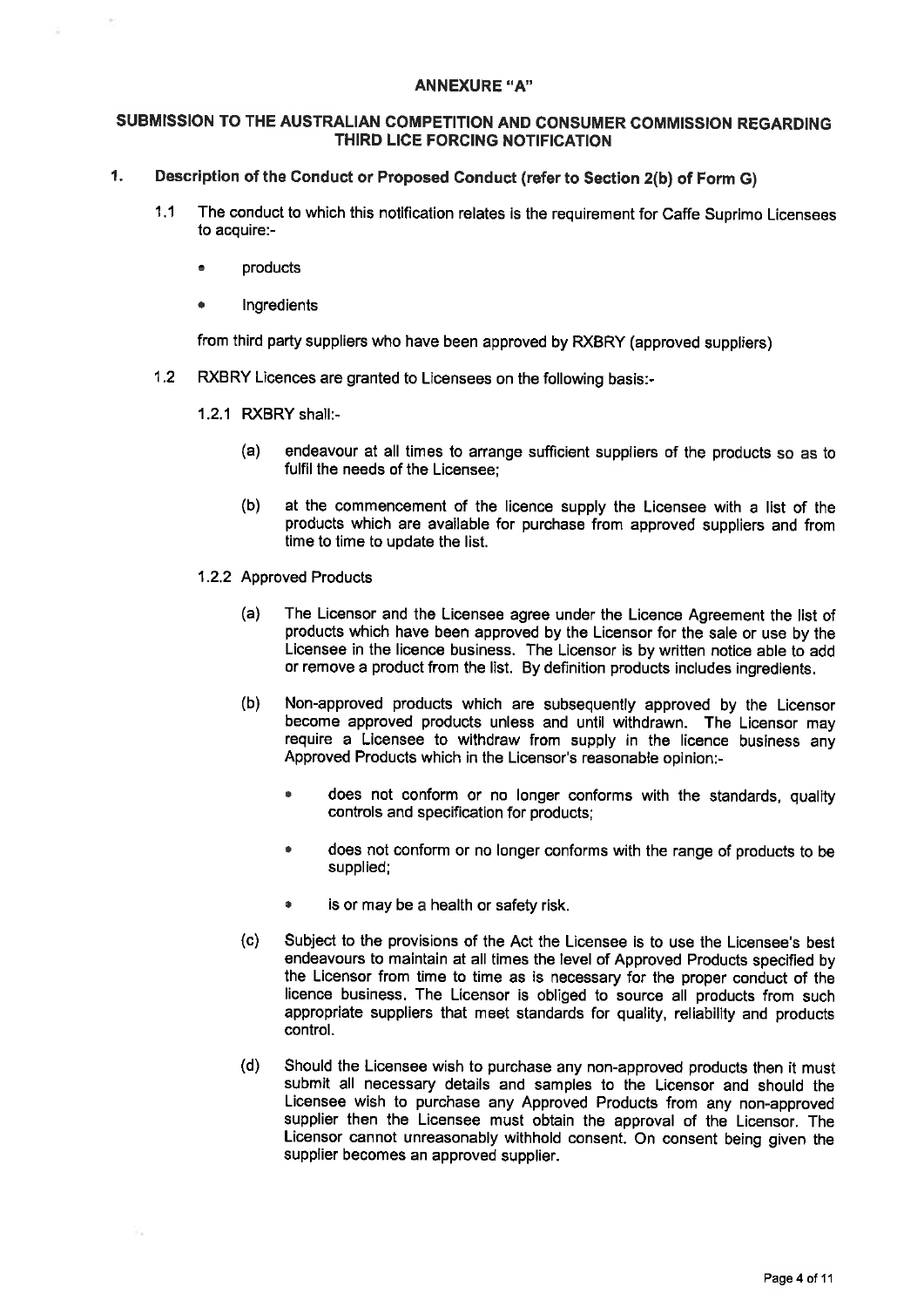- (e) The Licensee contractually acknowledges that:-
	- (i) The above provisions are reasonable and necessary to maintain strict quality control in respect of the supply of all products to all of the Licensees of the Licensor who sell or use the products; or
	- (ii) It is of essential importance that the Licensee purchases Approved Products only from approved suppliers especially as there are at times benefits to the Licensee and other licencees such as discounts because of bulk buying and maintaining good quality products for sale or use in the licence business.

## 1.2.3 Rebates

- (a) The Licensor may receive licence fees, royalties, rebates or other financial incentives or benefits ('fees") expressly from manufacturers and suppliers of the Products and this is acknowledged in the Licence Agreement by the Licensee. The amount of the fees vary depending on the commercial arrangements. The Licensor will, in the majority of cases at its discretion, remit a percentage of the rebate to the Caffe Suprimo Advertising Fund with the balance used by the Licensor to cover a range of costs which ultimately benefit the Caffe Suprimo Licensing system. Typically the rebates retained are used for developing the Caffe Suprimo system including research, development, recruitment, supply, overhead, travelling, administration and other costs and expenses. RXBRY discloses to its Licensees in the Disclosure Document and in its Licence Agreement the above matters and accounts to Licensees annually for receipts and expenditure or at other times if requested.
- (b) The Licensee must comply with all directions given by the Licensor in relation to purchases from third party suppliers, including, but not limited to directions related to the acquisition of the fees by the Licensor or the Licensee or both.

# 1.2.4 General

- (a) Where a hotel or licensed club is licensed to operate a Gaffe Suprimo style café/restaurant from its premises, beverages may be excluded from the Products as hotels and licensed clubs have their own supply arrangements in respect of beverages with the hotel and licensed club industry.
- (b) Provisions from the Applicant's current Licence Agreement relating to Products is set out in Attachment 2.

# 2. The Purpose of the Conduct or Proposed Conduct

- 2.1 RXBRY operates a licence system for its Licensees to sell the products which includes the Ingredients at a retail level to customers who purchase the products from the respective premises and for the advertising and promotion of the licence business under the style and name Caffe Suprimo. RXBRY has no direct involvement in the financial side of each licence business.
- 2.2 The prime purpose of the Gaffe Suprimo licence system is expressed in the Licence Agreement as the Licensees of RXBRY advertising and promoting their respective business for the mutual benefit of each other under the style and business name of Caffe Suprimo followed by the geographical location of each licence business.
- 2.3 The purpose of the conduct or proposed conduct referred to in clause 1.1 is not to lessen competition in the relevant market or markets but to:-
	- . ensure consistency and quality in the products and the Ingredients;
	- . ensure consistency in customer experience regardless of which licence business they buy products from to give certainty and to ensure customers are not misled in advertising and promotion of Caffe Suprimo style cafes and restaurants;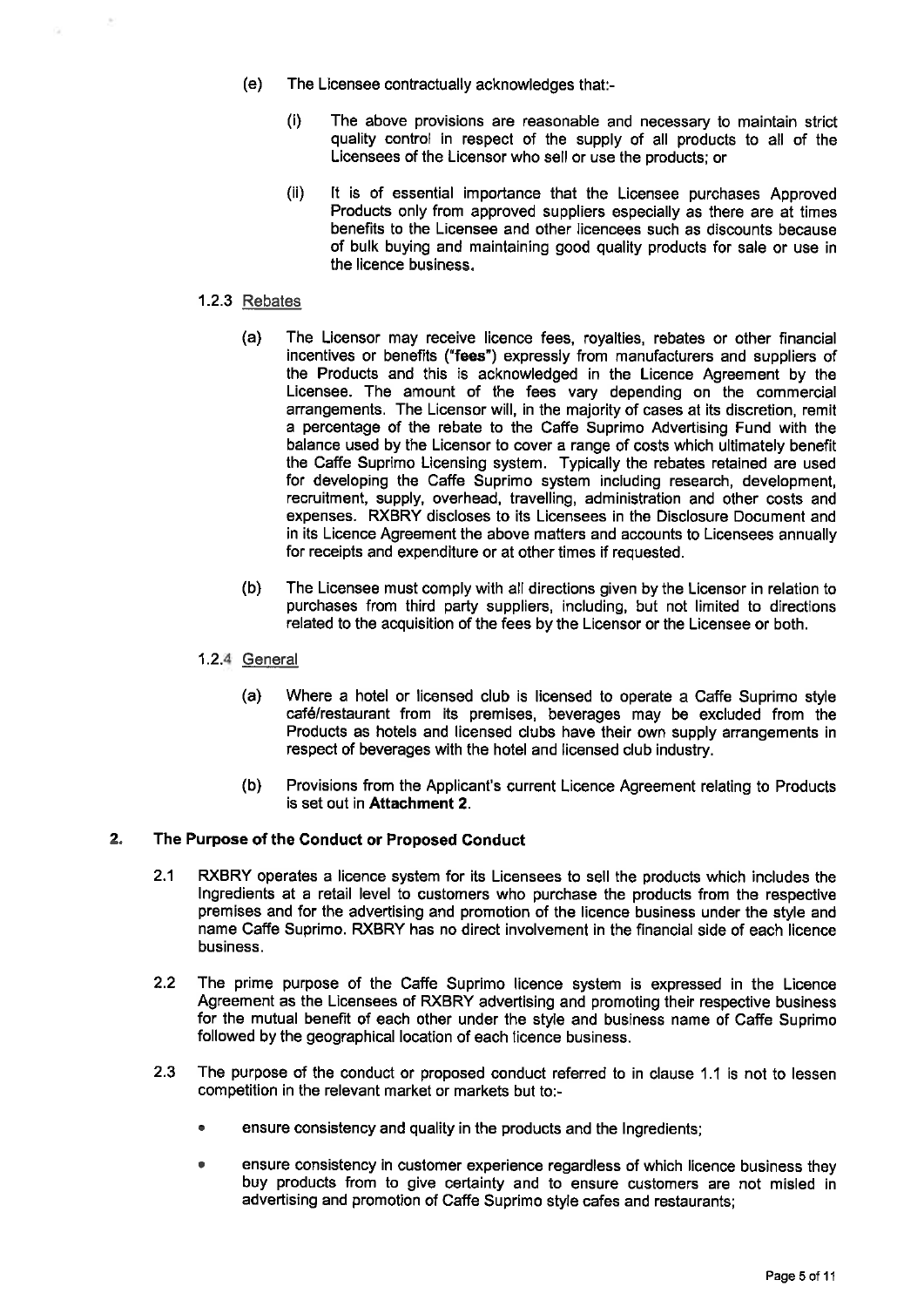- . protect ine value ana reputation of Caffe Suprimo and each individual licence business through the use and sale of Products and the provision of services which are consistent with the Caffe Suprimo image in the relevant market or markets;
- do its best to ensure that Licensees are able to acquire products including the Ingredients at competitive prices through the power of bulk buying, making Caffe Suprimo outlets more competitive and affordable in the market;
- ensure uniformity of services and quality provided to the public;
- ensure uniformity and full compliance with food, health and safety standards (including but not limited to food compliance with safety handling procedures regarding the sale of products including the Ingredients to the public);
- . safeguard the public and other Gaffe Suprimo Licensees from any Gaffe Suprimo Licensee(s) either using poor quality products or Ingredients or purchasing a product or Ingredients from a supplier who may have a lower quality standards of products and Ingredients from that advertised and marketed by RXBRY to the public.

## 3. Public Benefit Claims (refer to Section 4 of Form G)

- 3.1 RXBRY submits that the conduct or proposed conduct has considerable public benefit.
- 3.2 Caffe Suprimo licence businesses in the marketplace increase competition increasing the likelihood of lower prices for end consumers and better protect public health and safety through quality of product controls.
- 3.3 Small independent businesses operating alone do not have access to the benefits of large organisations such as buying power, market presence and group marketing putting them at a significant disadvantage.
- 3.4 Caffe Suprimo Licensees gain a number of benefits from being part of the Gaffe Suprimo Licensing system:-
	- . high quality products, ingredients and certainty of supply
	- better pricing by negotiation  $\ddot{\phantom{0}}$
	- ä advertising and marketing
	- . increased sales
	- . increased profitability
	- better buying power ۰
	- compliance with food, health and safety standards ×.
- 3.5 As a consequence of the benefits accruing to Licensees and the benefits of the conduct or proposed conduct consumers in the relevant retail markets will benefit.
- 3.6 The increased competitiveness and viability of Licensees enables them to compete with and promote competition at the retail level.
- 3.7 Suppliers to the system benefit by having a greater measure of certainty as to volumes of sales and products giving them a greater ability to plan, expand and invest in their own business and to supply at more competitive prices increasing competition resulting in lower prices to end consumers.

#### 4. Market Definition (refer to Section 5 of Form G)

The market can reasonably be defined as the Australian market for the retail sale of cafe/restaurant meals and beverages and the wholesale market for the sale of the Products and Ingredients. Based on investigations and RXBRY's own knowledge these markets are highly competitive and there are a large number of participants ranging from independent businesses, to franchise chains and national and international operations.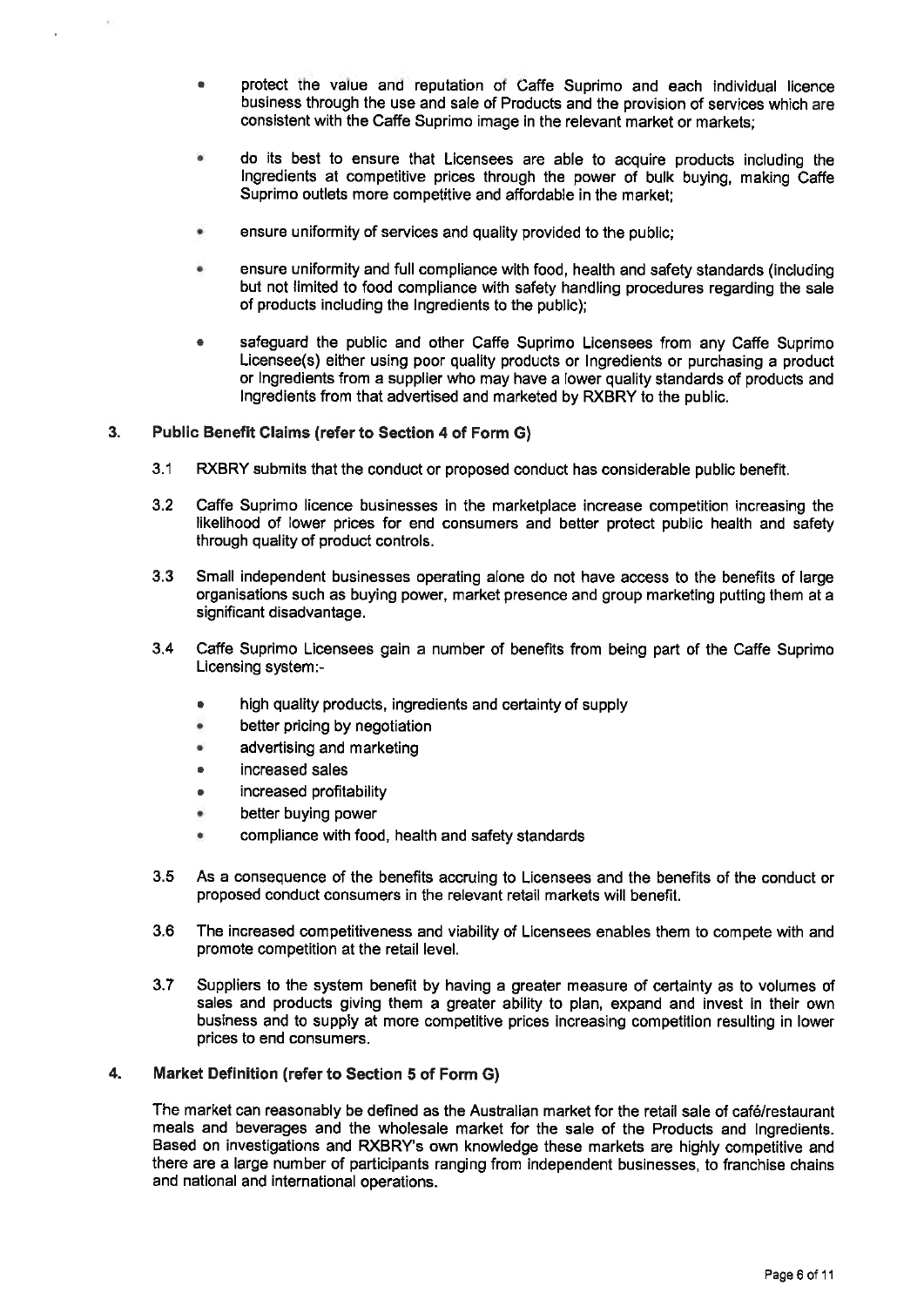# 5. Public Detriments (refer to Section 6 of Form G)

- 5.1 RXBRY submits there is no public detriment that results from the conduct as proposed conduct and that the conduct or proposed conduct will not lessen competition in the wholesale or retail markets.
- 5.2 At a wholesale level the conduct or proposed conduct will not prevent Caffe Suprimo Licensees from dealing with other suppliers provided the standards of quality and continuing supply, public health and safety are met. No exclusivity is granted for the ongoing supply of Products and Ingredients. RXBRY is not limited in its dealings with competitors of approved suppliers.
- 5.3 At a retail level consumers may acquire the Products Including the Ingredients from any number of businesses not just Gaffe Suprimo Licensees and are free to shop around and compare quality and prices for similar Italian style outlets or for alternate product offerings.
- 5.4 As a result, RXBRY submits that the conduct or proposed conduct will increase competition in the wholesale market and retail market and result in a range of benefits to the public.
- 5.5 RXBRY is making this application out of an excess of caution. In this respect:-
	- 5.5.1 its product purchase system is one of quality control not of exclusive dealing;
	- 5.5.2 there is not exclusive dealing as its product purchase system allows for the purchase of products or ingredients from other parties;
	- 5.5.3 the extent (if any) the conduct or proposed conduct is exclusive dealing is not conceded;
	- 5.5.4 the extent (if any) the conduct or proposed conduct otherwise contravenes Section 47 of the Act is not conceded;and
	- 5.5.5 the public benefits in any event resulting from the conduct or proposed conduct outweigh any public detriment caused by the conduct or proposed conduct.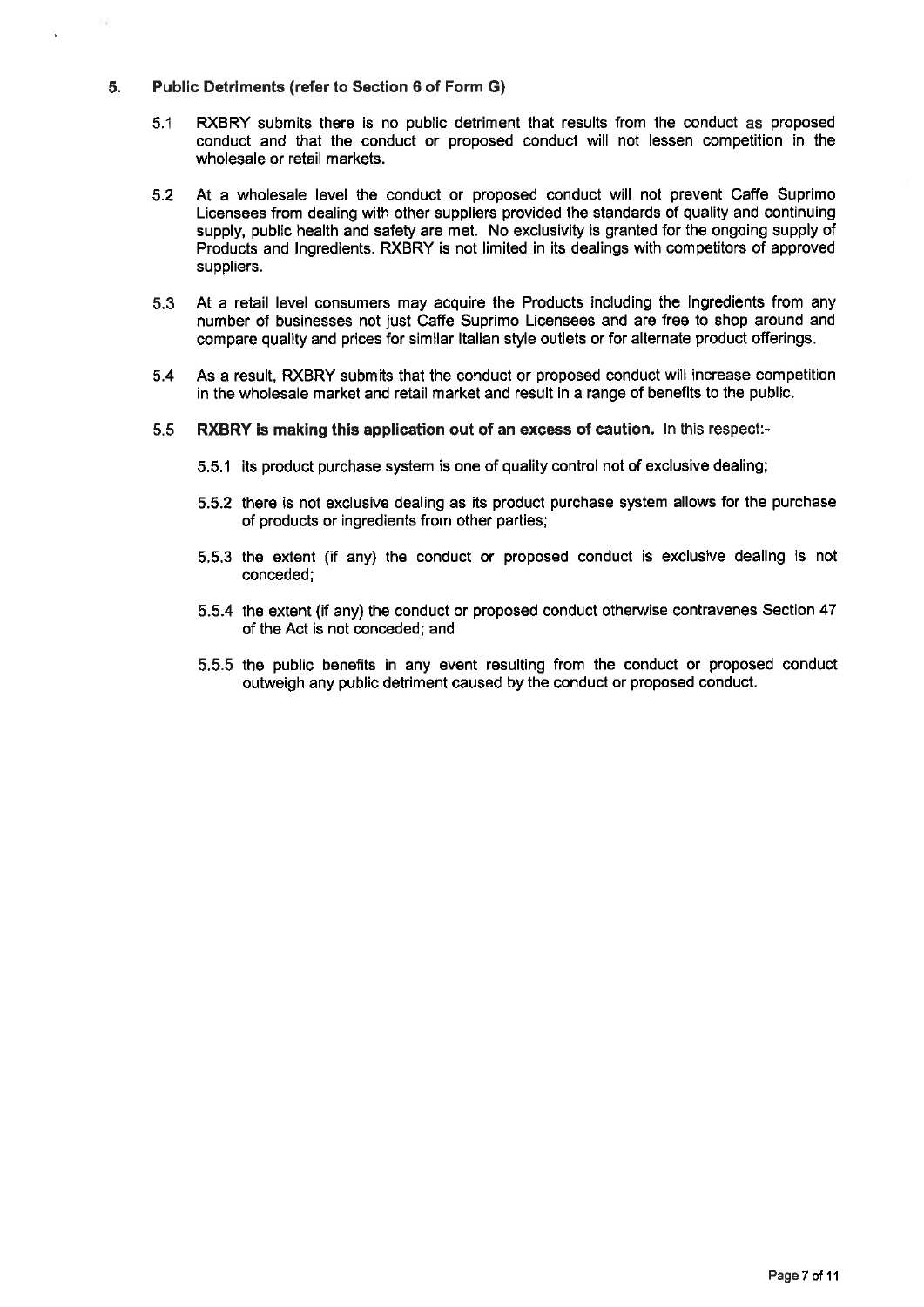# ATTACHMENT 1

 $\frac{1}{\sqrt{2}}$  .

# (Refer Item 3(c))

# DETAILS OF EXISTING LICENSEES/OUTLETS

| 1. | Name:     | Returned and Services League of Australia (Queensland Branch) Gaythorne<br>Sub Branch Inc. trading as Caffe Suprimo Gaythorne |
|----|-----------|-------------------------------------------------------------------------------------------------------------------------------|
|    | Location: | ĵ,                                                                                                                            |
|    | Phone:    |                                                                                                                               |
| 2. | Name:     | Goodna RSL Services Club Inc. trading as Caffe Suprimo Goodna                                                                 |
|    | Location: |                                                                                                                               |
|    | Phone:    |                                                                                                                               |
| 3. | Name:     | Brisbane Bears-Fitzroy Football Club Ltd ACN 054 263 473 trading as Caffe<br>Suprimo Springwood                               |
|    | Location: |                                                                                                                               |
|    | Phone:    |                                                                                                                               |
| 4. | Name:     | The Southport Workers Community Club Inc. trading as Caffe Suprimo<br>Southport                                               |
|    | Location: |                                                                                                                               |
|    | Phone:    |                                                                                                                               |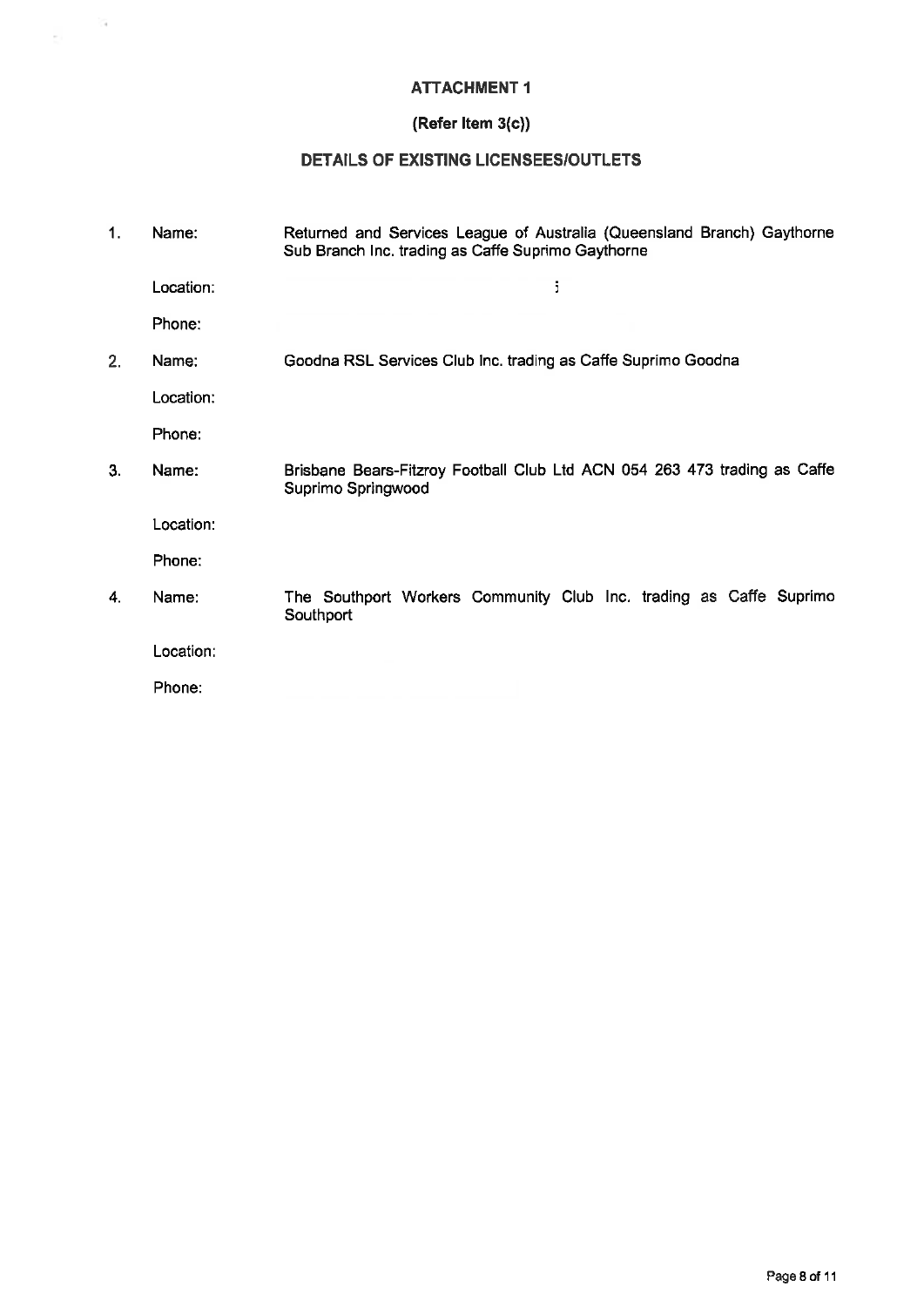# ATTACHMENT 2

### (refer Annexure "A" Item 1.2.4(b))

## 7.12.11 Products

7.12.11.1 Product Availability

#### The Licensor shall:-

- (a) endeavour at all times to arrange sufficient suppliers of the products so as to fulfill the needs of the Licensee;
- (b) at the commencement of this Agreement supply the Licensee with a list of the products which are available for purchase from approved suppliers during the currency of this Agreement and from time to time to update this list.

#### 7.12.11.2 Approved Products

The Licensor and the Licensee agree as follows:-

- (a) List of Products
	- (i) the list of products provided by the Licensor pursuant to sub-clause 7.12.11.1 hereof are a list of products which have been approved by the Licensor ("Approved Products') for the sale or use by the Licensee in the licence business;
	- (ii) the Licensor may at any time by written notice to the Licensee, add a product to, or remove any product from the list of Approved Products.
- (b) Alternative Products

Any non-approved products which are subsequently approved by the Licensor pursuant to sub-clause 7.12.11.5 shall become an Approved Product unless and until withdrawn in accordance with sub-clause 7.12.11.2(0).

(c) Withdrawal of Products

The Licensor may at any time require the Licensee to withdraw from supply in the licence business, any<br>Approved Products, which in the Licensor's Approved Products, which in the reasonable opinion:-

- (i) does not conform or no longer conforms with the standards, quality controls and specifications for products to be supplied in the Licensor's retail licence system; or
- (ii) does not conform or no longer conforms with the range of products to be supplied in the licence system; or
- (iii) is, or may be, a health or safety risk.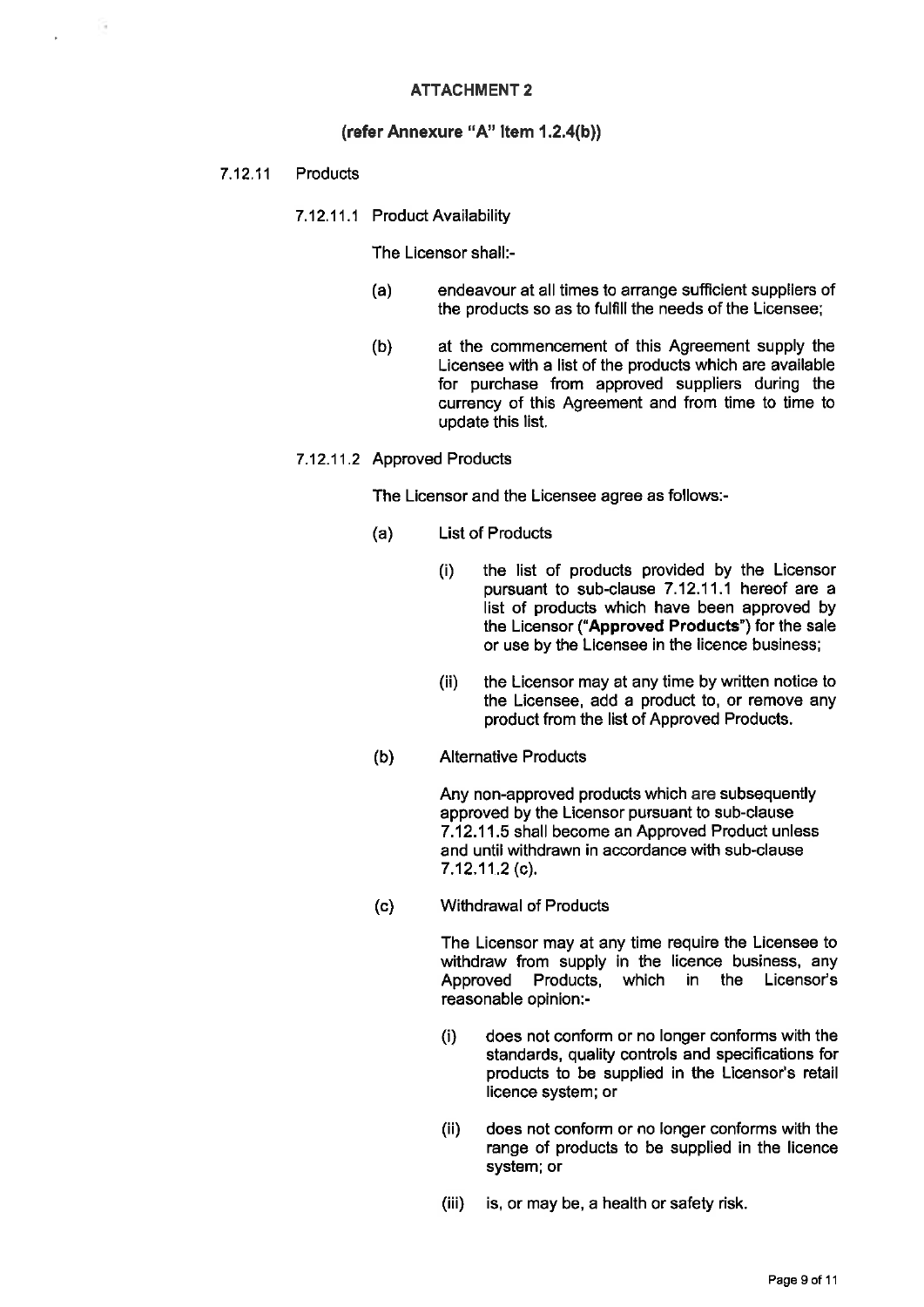AND the Licensee must immediately withdraw any products from sale or supply when required to do so by the Licensor under this sub-clause 7.12.11.2.

#### 7.12.11.3 Products Level

Subject to the provisions of the Competition and Consumer Act the Licensee shall use its best endeavours to maintain at all times during this Agreement the level and type of Approved Products specified by the Licensor from time to time as is necessary for the proper conduct of the licence business.

7.12.11.4 Standards

The Licensor with the intention of maintaining the high level of products quality as is necessary for the success of its licence system shall source all products from such appropriate suppliers that meet the standards for quality, reliability and products control as specified by the Licensor from time to time and as shall be approved by the Licensor as meeting its standards for quality, reliability and products control.

7.12.11.5 Purchase of Products

The Licensee shall purchase the products from suppliers approved by the Licensor PROVIDED THAT:-

- (a) should the Licensee wish to purchase any nonapproved products then it must submit all necessary details and samples to the Licensor for its approval;
- (b) should the Licensee wish to purchase any Approved Products from any non-approved supplier then it must obtain the approval of the Licensor;

AND any approval sought by the Licensee pursuant to either of sub-clauses 7.12.11.5 (a) or (b) shall not be unreasonably withheld.

- 7.12.11.6 Products of the Approved Supplier
	- (a) the Licensee shall ensure that all payments for the purchase of the products from any approved suppliers shall be paid in accordance with the approved supplier's current written terms and conditions of payment or in accordance with any special arrangement which the Licensor may from time to time make with any approved supplier and in this respect time shall be of the essence in relation to any such payment or payments;
	- (b) the Licensee authorises the Licensor to obtain such information and/or documentation (including but not limited to statements, invoices and computer print outs) as the Licensor may require in respect of any dealings of the Licensee with any supplier of the products including but not limited to the time of payment by the Licensee to such supplier for the products and in this respect the Licensee shall execute such further documentation as the Licensor may from time to time request.